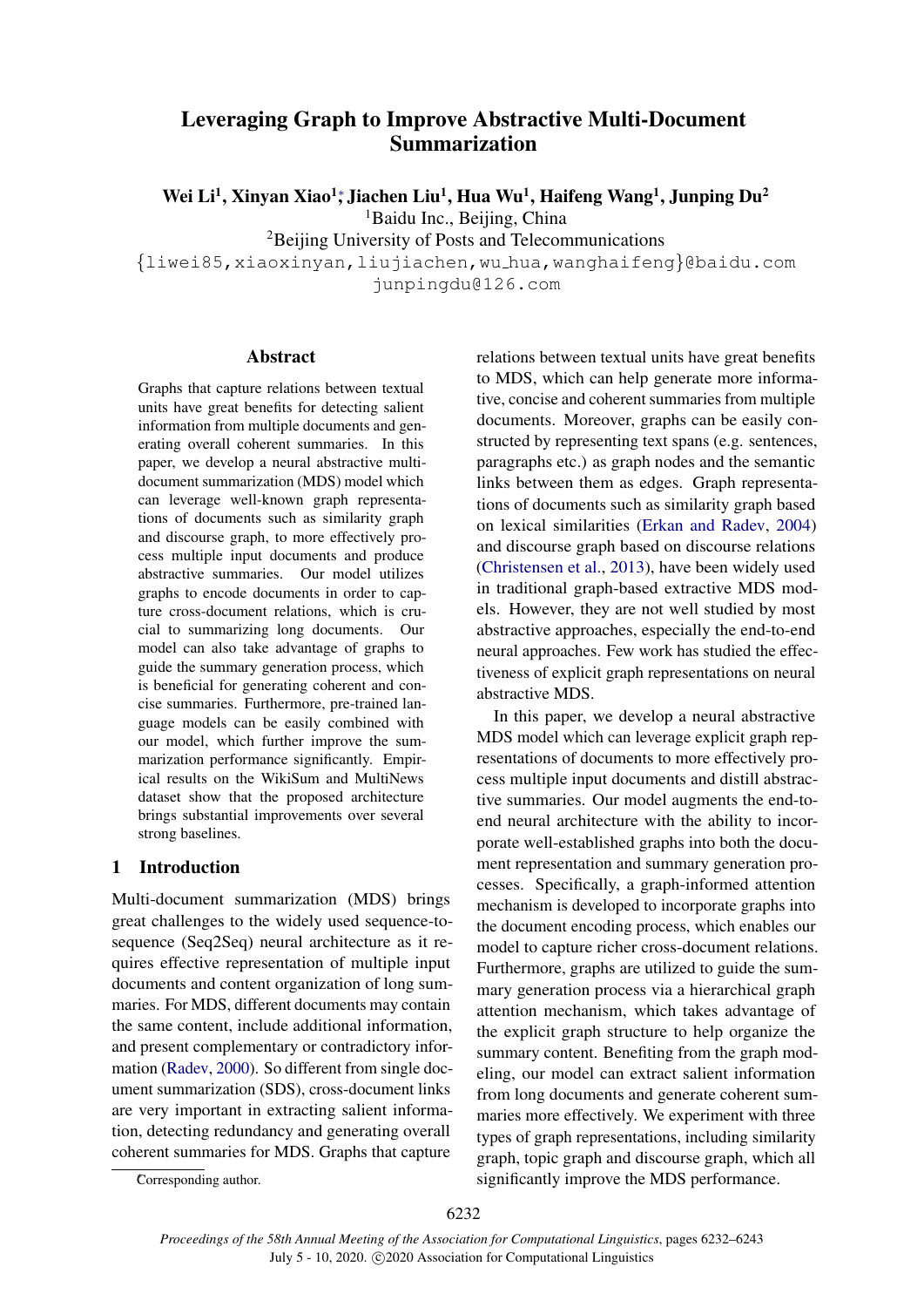Additionally, our model is complementary to most pre-trained language models (LMs), like BERT [\(Devlin et al.,](#page-9-1) [2019\)](#page-9-1), RoBERTa [\(Liu et al.,](#page-10-1) [2019\)](#page-10-1) and XLNet [\(Yang et al.,](#page-11-0) [2019b\)](#page-11-0). They can be easily combined with our model to process much longer inputs. The combined model adopts the advantages of both our graph model and pre-trained LMs. Our experimental results show that our graph model significantly improves the performance of pre-trained LMs on MDS.

The contributions of our paper are as follows:

- Our work demonstrates the effectiveness of graph modeling in neural abstractive MDS. We show that explicit graph representations are beneficial for both document representation and summary generation.
- We propose an effective method to incorporate explicit graph representations into the neural architecture, and an effective method to combine pre-trained LMs with our graph model to process long inputs more effectively.
- Our model brings substantial improvements over several strong baselines on both WikiSum and MultiNews dataset. We also report extensive analysis results, demonstrating that graph modeling enables our model process longer inputs with better performance, and graphs with richer relations are more benefi-cial for MDS.<sup>[1](#page-1-0)</sup>

### 2 Related Work

#### 2.1 Graph-based MDS

Most previous MDS approaches are extractive, which extract salient textual units from documents based on graph-based representations of sentences. Various ranking methods have been developed to rank textual units based on graphs to select most salient ones for inclusion in the final summary.

[Erkan and Radev](#page-9-0) [\(2004\)](#page-9-0) propose LexRank to compute sentence importance based on a lexical similarity graph of sentences. [Mihalcea and Ta](#page-10-2)[rau](#page-10-2) [\(2004\)](#page-10-2) propose a graph-based ranking model to extract salient sentences from documents. [Wan](#page-10-3) [\(2008\)](#page-10-3) further proposes to incorporate documentlevel information and sentence-to-document relations into the graph-based ranking process. A series of variants of the PageRank algorithm has been

further developed to compute the salience of textual units recursively based on various graph representations of documents [\(Wan and Xiao,](#page-10-4) [2009;](#page-10-4) [Cai and Li,](#page-8-1) [2012\)](#page-8-1). More recently, [Yasunaga et al.](#page-11-1) [\(2017\)](#page-11-1) propose a neural graph-based model for extractive MDS. An approximate discourse graph is constructed based on discourse markers and entity links. The salience of sentences is estimated using features from graph convolutional networks [\(Kipf](#page-9-2) [and Welling,](#page-9-2) [2016\)](#page-9-2). [Yin et al.](#page-11-2) [\(2019\)](#page-11-2) also propose a graph-based neural sentence ordering model, which utilizes entity linking graph to capture the global dependencies between sentences.

### 2.2 Abstractive MDS

Abstractive MDS approaches have met with limited success. Traditional approaches mainly include: sentence fusion-based [\(Banerjee et al.,](#page-8-2) [2015;](#page-8-2) [Filippova and Strube,](#page-9-3) [2008;](#page-9-3) [Barzilay and McKe](#page-8-3)[own,](#page-8-3) [2005;](#page-8-3) [Barzilay,](#page-8-4) [2003\)](#page-8-4), information extractionbased [\(Li,](#page-9-4) [2015;](#page-9-4) [Pighin et al.,](#page-10-5) [2014;](#page-10-5) [Wang and](#page-11-3) [Cardie,](#page-11-3) [2013;](#page-11-3) [Genest and Lapalme,](#page-9-5) [2011;](#page-9-5) [Li and](#page-9-6) [Zhuge,](#page-9-6) [2019\)](#page-9-6) and paraphrasing-based [\(Bing et al.,](#page-8-5) [2015;](#page-8-5) [Berg-Kirkpatrick et al.,](#page-8-6) [2011;](#page-8-6) [Cohn and Lap](#page-9-7)[ata,](#page-9-7) [2009\)](#page-9-7). More recently, some researches parse the source text into AMR representation and then generate summary based on it [\(Liao et al.,](#page-9-8) [2018\)](#page-9-8).

Although neural abstractive models have achieved promising results on SDS [\(See et al.,](#page-10-6) [2017;](#page-10-6) [Paulus et al.,](#page-10-7) [2018;](#page-10-7) [Gehrmann et al.,](#page-9-9) [2018;](#page-9-9) [Celikyilmaz et al.,](#page-8-7) [2018;](#page-8-7) [Li et al.,](#page-9-10) [2018a](#page-9-10)[,b;](#page-9-11) [Narayan](#page-10-8) [et al.,](#page-10-8) [2018;](#page-10-8) [Yang et al.,](#page-11-4) [2019a;](#page-11-4) [Sharma et al.,](#page-10-9) [2019;](#page-10-9) [Perez-Beltrachini et al.,](#page-10-10) [2019\)](#page-10-10), it's not straightforward to extend them to MDS. Due to the lack of sufficient training data, earlier approaches try to simply transfer SDS model to MDS task [\(Lebanoff](#page-9-12) [et al.,](#page-9-12) [2018;](#page-9-12) [Zhang et al.,](#page-11-5) [2018;](#page-11-5) [Baumel et al.,](#page-8-8) [2018\)](#page-8-8) or utilize unsupervised models relying on reconstruction objectives [\(Ma et al.,](#page-10-11) [2016;](#page-10-11) [Chu and Liu,](#page-9-13) [2019\)](#page-9-13). Later, [Liu et al.](#page-10-12) [\(2018\)](#page-10-12) propose to construct a large scale MDS dataset (namely WikiSum) based on Wikipedia, and develop a Seq2Seq model by considering the multiple input documents as a concatenated flat sequence. [Fan et al.](#page-9-14) [\(2019\)](#page-9-14) further propose to construct a local knowledge graph from documents and then linearize the graph into a sequence to better sale Seq2Seq models to multidocument inputs. [Fabbri et al.](#page-9-15) [\(2019\)](#page-9-15) also introduce a middle-scale (about 50K) MDS news dataset (namely MultiNews), and propose an end-to-end model by incorporating traditional MMR-based

<span id="page-1-0"></span> $1$ Codes and results are in: [https://github.com/](https://github.com/PaddlePaddle/Research/tree/master/NLP/ACL2020-GraphSum) [PaddlePaddle/Research/tree/master/NLP/](https://github.com/PaddlePaddle/Research/tree/master/NLP/ACL2020-GraphSum) [ACL2020-GraphSum](https://github.com/PaddlePaddle/Research/tree/master/NLP/ACL2020-GraphSum)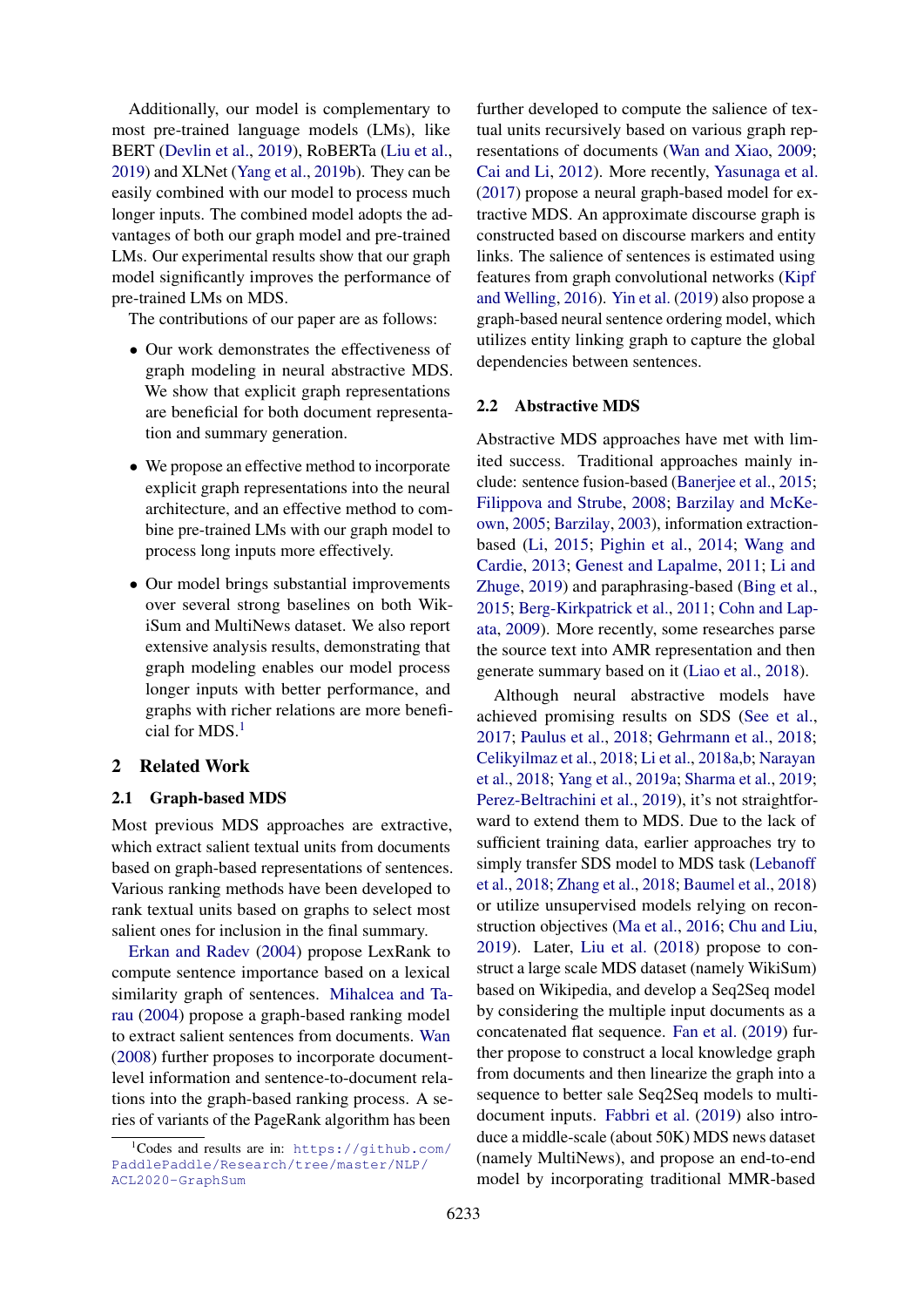<span id="page-2-0"></span>

Figure 1: Illustration of our model, which follows the encoder-deocder architecture. The encoder is a stack of transformer layers and graph encoding layers, while the decoder is a stack of graph decoding layers. We incorporate explicit graph representations into both the graph encoding layers and graph decoding layers.

extractive model with a standard Seq2Seq model. The above Seq2Seq models haven't study the importance of cross-document relations and graph representations in MDS.

Most recently, [Liu and Lapata](#page-10-13) [\(2019a\)](#page-10-13) propose a hierarchical transformer model to utilize the hierarchical structure of documents. They propose to learn cross-document relations based on selfattention mechanism. They also propose to incorporate explicit graph representations into the model by simply replacing the attention weights with a graph matrix, however, it doesn't achieve obvious improvement according to their experiments. Our work is partly inspired by this work, but our approach is quite different from theirs. In contrast to their approach, we incorporate explicit graph representations into the encoding process via a graphinformed attention mechanism. Under the guidance of explicit relations in graphs, our model can learn better and richer cross-document relations, thus achieves significantly better performance.We also leverage the graph structure to guide the summary decoding process, which is beneficial for long summary generation. Additionally, we combine the advantages of pretrained LMs into our model.

### 2.3 Summarization with Pretrained LMs

Pretrained LMs [\(Peters et al.,](#page-10-14) [2018;](#page-10-14) [Radford et al.;](#page-10-15) [Devlin et al.,](#page-9-1) [2019;](#page-9-1) [Dong et al.,](#page-9-16) [2019;](#page-9-16) [Sun et al.,](#page-10-16) [2019\)](#page-10-16) have recently emerged as a key technology for achieving impressive improvements in a wide variety of natural language tasks, including both language understanding and language generation [\(Edunov et al.,](#page-9-17) [2019;](#page-9-17) [Rothe et al.,](#page-10-17) [2019\)](#page-10-17). [Liu and](#page-10-18)

[Lapata](#page-10-18) [\(2019b\)](#page-10-18) attempt to incorporate pre-trained BERT encoder into SDS model and achieves significant improvements. [Dong et al.](#page-9-16) [\(2019\)](#page-9-16) further propose a unified LM for both language understanding and language generation tasks, which achieves state-of-the-art results on several generation tasks including SDS. In this work, we propose an effective method to combine pretrained LMs with our graph model and make them be able to process much longer inputs effectively.

### 3 Model Description

In order to process long source documents more effectively, we follow [Liu and Lapata](#page-10-13) [\(2019a\)](#page-10-13) in splitting source documents into multiple paragraphs by line-breaks. Then the graph representation of documents is constructed over paragraphs. For example, a similarity graph can be built based on cosine similarities between tf-idf representations of paragraphs. Let G denotes a graph representation matrix of the input documents, where  $\mathbb{G}[i][j]$  indicates the relation weights between paragraph  $P_i$  and  $P_i$ . Formally, the task is to generate the summary  $S$  of the document collection given  $L$  input paragraphs  $P_1, \ldots, P_L$  and their graph representation  $\mathbb{G}$ .

Our model is illustrated in Figure [1,](#page-2-0) which follows the encoder-decoder architecture [\(Bahdanau](#page-8-9) [et al.,](#page-8-9) [2015\)](#page-8-9). The encoder is composed of several token-level transformer encoding layers and paragraph-level graph encoding layers which can be stacked freely. The transformer encoding layer follows the Transformer architecture introduced in [Vaswani et al.](#page-10-19) [\(2017\)](#page-10-19), encoding contextual information for tokens within each paragraph. The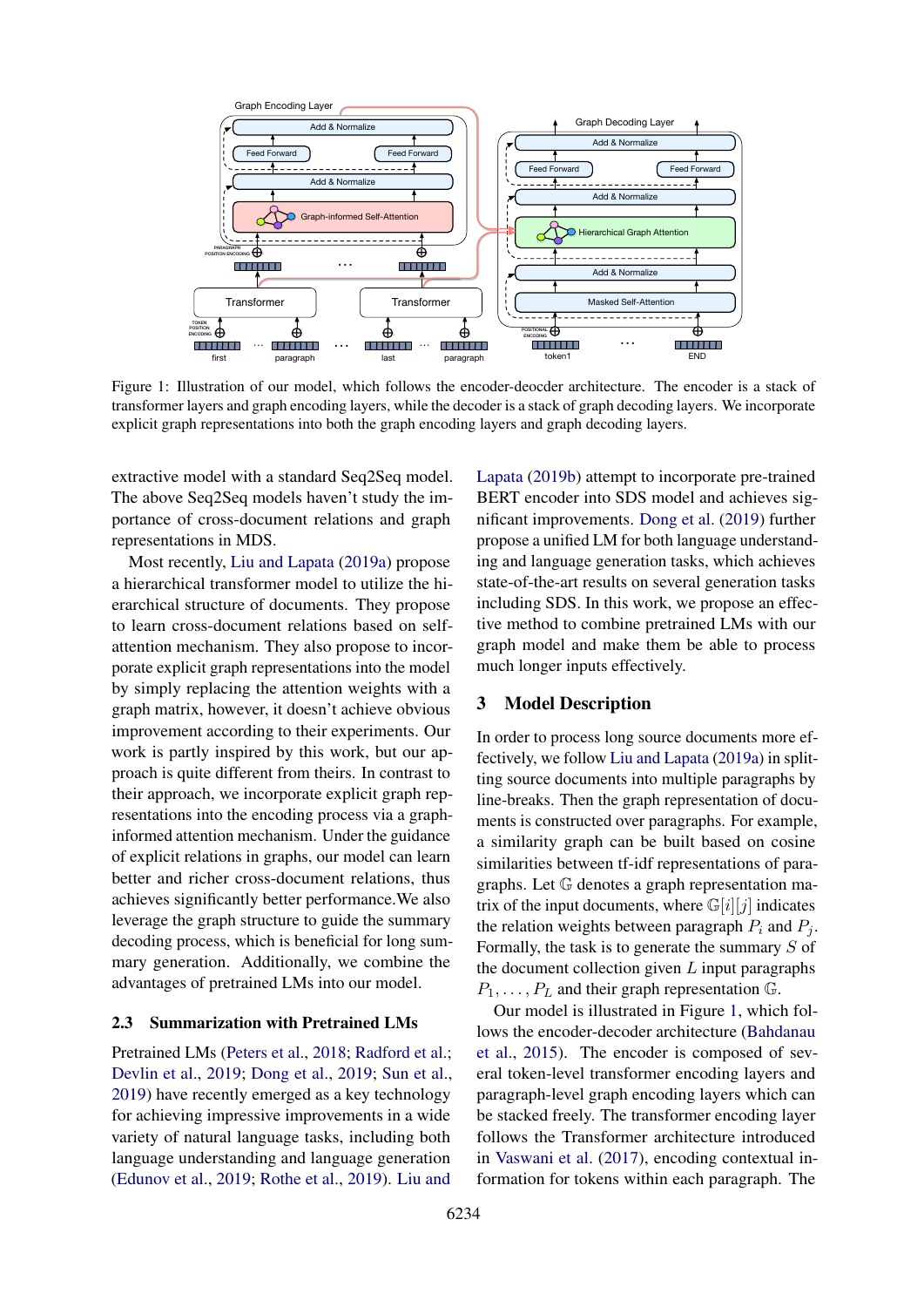graph encoding layer extends the Transformer architecture with a graph attention mechanism to incorporate explicit graph representations into the encoding process. Similarly, the decoder is composed of a stack of graph decoding layers. They extend the Transformer with a hierarchical graph attention mechanism to utilize explicit graph structure to guide the summary decoding process. In the following, we will focus on the graph encoding layer and graph decoding layer of our model.

### 3.1 Graph Encoding Layer

As shown in Figure [1,](#page-2-0) based on the output of the token-level transformer encoding layers, the graph encoding layer is used to encode all documents globally. Most existing neural work only utilizes attention mechanism to learn latent graph representations of documents where the graph edges are attention weights [\(Liu and Lapata,](#page-10-13) [2019a;](#page-10-13) [Nicu](#page-10-20)[lae et al.,](#page-10-20) [2018;](#page-10-20) [Fernandes et al.,](#page-9-18) [2018\)](#page-9-18). However, much work in traditional MDS has shown that explicit graph representations are very beneficial to MDS. Different types of graphs capture different kinds of semantic relations (e.g. lexical relations or discourse relations), which can help the model focus on different facets of the summarization task. In this work, we propose to incorporate explicit graph representations into the neural encoding process via a graph-informed attention mechanism. It takes advantage of the explicit relations in graphs to learn better inter-paragraph relations. Each paragraph can collect information from other related paragraphs to capture global information from the whole input.

Graph-informed Self-attention The graphinformed self-attention extends the self-attention mechanism to consider the pairwise relations in explicit graph representations. Let  $x_i^{l-1}$  denotes the output of the  $(l - 1)$ -th graph encoding layer for paragraph  $P_i$ , where  $x_i^0$  is just the input paragraph vector. For each paragraph  $P_i$ , the context representation  $u_i$  can be computed as a weighted sum of linearly transformed paragraph vectors:

<span id="page-3-0"></span>
$$
\alpha_{ij} = softmax(e_{ij} + \Re_{ij})
$$
  
\n
$$
e_{ij} = \frac{(x_i^{l-1}W_Q)(x_j^{l-1}W_K)^T}{\sqrt{d_{head}}}
$$
  
\n
$$
u_i = \sum_{j=1}^{L} \alpha_{ij} (x_j^{l-1}W_V)
$$
\n(1)

where  $W_K$ ,  $W_Q$  and  $W_V \in \mathbb{R}^{d*d}$  are parameter weights.  $e_{tj}$  denotes the latent relation weight between paragraph  $P_i$  and  $P_j$ . The main difference of our graph-informed self-attention is the additional pairwise relation bias  $\Re_{ij}$ , which is computed as a Gaussian bias of the weights of graph representation matrix G:

$$
\Re_{ij} = -\frac{(1 - \mathbb{G}[i][j])^2}{2\sigma^2} \tag{2}
$$

where  $\sigma$  denotes the standard deviation that represents the influence intensity of the graph structure. We set it empirically by tuning on the development dataset. The gaussian bias  $R_{ij} \in (-inf, 0]$  measures the tightness between the paragraphs  $P_i$  and  $P_i$ . Due to the exponential operation in softmax function, the gaussian bias approximates to multiply the latent attention distribution by a weight  $\in (0, 1]$ .

In our graph-attention mechanism, the term  $e_{ii}$ in Equation [1](#page-3-0) keeps the ability to model latent dependencies between any two paragraphs, and the term  $\Re_{ij}$  incorporates explicit graph representations as prior constraints into the encoding process. This way, our model can learn better and richer inter-paragraph relations to obtain more informative paragraph representations.

Then, a two-layer feed-forward network with ReLU activation function and a high-way layer normalization are applied to obtain the vector of each paragraph  $x_i^l$ :

$$
p_i^l = W_{o2} ReLU(W_{o1}(u_i + x_i^{l-1}))
$$
  
\n
$$
x_i^l = LayerNorm(p_i^l + x_i^{l-1})
$$
\n(3)

where  $W_{o1} \in \mathbb{R}^{d_{ff}*d}$  and  $W_{o2} \in \mathbb{R}^{d*d_{ff}}$  are learnable parameters,  $d_{ff}$  is the hidden size of the feedforward layer.

### 3.2 Graph Decoding Layer

Graphs can also contribute to the summary generation process. The relations between textual units can help to generate more coherent or concise summaries. For example, [Christensen et al.](#page-8-0) [\(2013\)](#page-8-0) propose to leverage an approximate discourse graph to help generate coherent extractive summaries. The discourse relations between sentences are used to help order summary sentences. In this work, we propose to incorporate explicit graph structure into the end-to-end summary decoding process. Graph edges are used to guide the summary generation process via a hierarchical graph attention, which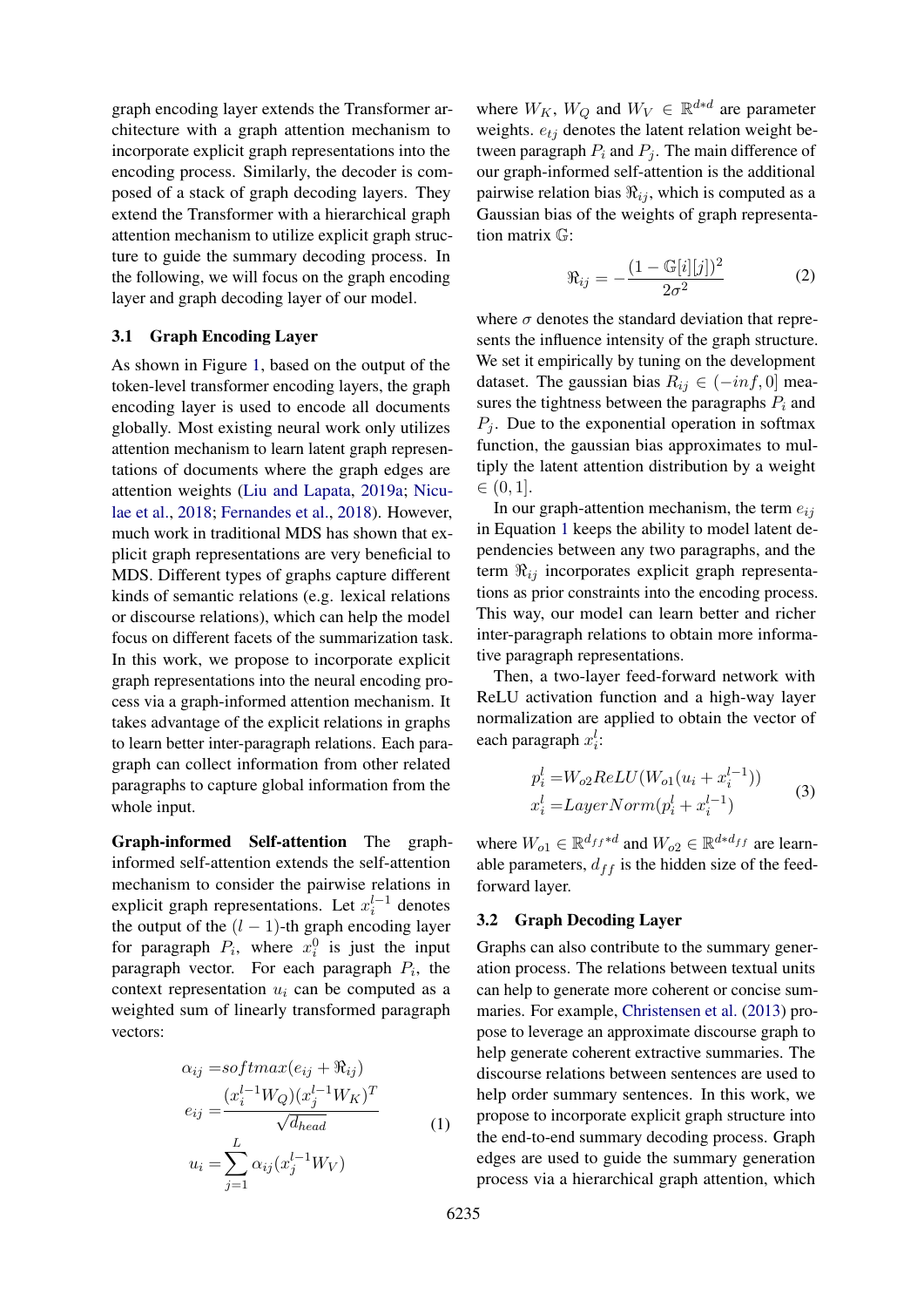is composed by a *global* graph attention and a *local* normalized attention. As other components in the graph decoding layer are similar to the Transformer architecture, we focus on the extension of hierarchical graph attention.

Global Graph Attention The global graph attention is developed to capture the paragraph-level context information in the encoder part. Different from the context attention in Transformer, we utilize the explicit graph structure to regularize the attention distributions so that graph representations of documents can be used to guide the summary generation process.

Let  $y_t^{l-1}$  denotes the output of the  $(l-1)$ -th graph decoding layer for the  $t$ -th token in the summary. We assume that each token will align with several related paragraphs and one of them is at the central position. Since the prediction of the central position depends on the corresponding query token, we apply a feed-forward network to transform  $y_t^{l-1}$  into a positional hidden state, which is then mapped into a scalar  $s_t$  by a linear projection:

$$
s_t = L * sigmoid(U_p^T tanh(W_p y_t^{l-1})) \qquad (4)
$$

where  $W_p \in \mathbb{R}^{d*d}$  and  $U_p \in \mathbb{R}^d$  denote weight matrix.  $s_t$  indicates the central position of paragraphs that are mapped by the t-th summary token. With the central position, other paragraphs are determined by the graph structure. Then an attention distribution over all paragraphs under the regularization of the graph structure can be obtained:

$$
\beta_{tj} = softmax(e_{tj} - \frac{(1 - \mathbb{G}[s_t][j])^2}{2\sigma^2})
$$
 (5)

where  $e_{tj}$  denotes the attention weight between token vector  $y_t^{l-1}$  and paragraph vector  $x_j$ , which is computed similarly to Equation [1.](#page-3-0) The global context vector can be obtained as a weighted sum of paragraph vectors:  $g_t = \sum_{j=1}^{L} \beta_{tj} x_j$ 

In our decoder, graphs are also modeled as a Gaussian bias. Different from the encoder, a central mapping position is firstly decided and then graph relations corresponding to that position are used to regularize the attention distributions  $\beta_{ti}$ . This way, the relations in graphs are used to help align the information between source input and summary output globally, thus guiding the summary decoding process.

Local Normalized Attention Then, a local normalized attention is developed to capture the tokenlevel context information within each paragraph. The local attention is applied to each paragraph independently and normalized by the global graph attention. This way, our model can process longer inputs effectively.

Let  $\gamma_{t,ji}$  denotes the local attention distributions of the  $t$ -th summary token over the  $i$ -th token in the  $j$ -th input paragraph, the normalized attention is computed by:

$$
\hat{\gamma}_{t,ji} = \gamma_{t,ji}\beta_{tj} \tag{6}
$$

and the local context vector can be computed as a weighted sum of token vectors in all paragraphs:  $l_t = \sum_{j=1}^L \sum_{k=1}^n \hat{\gamma}_{t,ji} x_{ji}$ 

Finally, the output of the hierarchical graph attention component is computed by concatenating and linearly transforming the global and local context vector:

$$
d_t = U_d^T[g_t, l_t] \tag{7}
$$

where  $U_d \in \mathbb{R}^{2d*d}$  is a weight matrix. Through combining the local and global context, the decoder can utilize the source information more effectively.

# 3.3 Combined with Pre-trained LMs

Our model can be easily combined with pre-trained LMs. Pre-trained LMs are mostly based on sequential architectures which are more effective on short text. For example, both BERT [\(Devlin et al.,](#page-9-1) [2019\)](#page-9-1) and RoBERTa [\(Liu et al.,](#page-10-1) [2019\)](#page-10-1) are pre-trained with maximum 512 tokens. [Liu and Lapata](#page-10-18) [\(2019b\)](#page-10-18) propose to utilize BERT on single document summarization tasks. They truncate the input documents to 512 tokens on most tasks. However, thanks to the graph modeling, our model can process much longer inputs. A natural idea is to combine our graph model with pretrained LMs so as to combine the advantages of them. Specifically, the tokenlevel transformer encoding layer of our model can be replaced by a pre-trained LM like BERT.

In order to take full advantage of both our graph model and pre-trained LMs, the input documents are formatted in the following way:

> [CLS] first paragraph [SEP] [CLS] second paragraph [SEP] . . . [CLS] last paragraph [SEP]

Then they are encoded by a pre-trained LM, and the output vector of the "[CLS]" token is used as the vector of the corresponding paragraph. Finally, all paragraph vectors are fed into our graph encoder to learn global representations. Our graph decoder is further used to generate the summaries.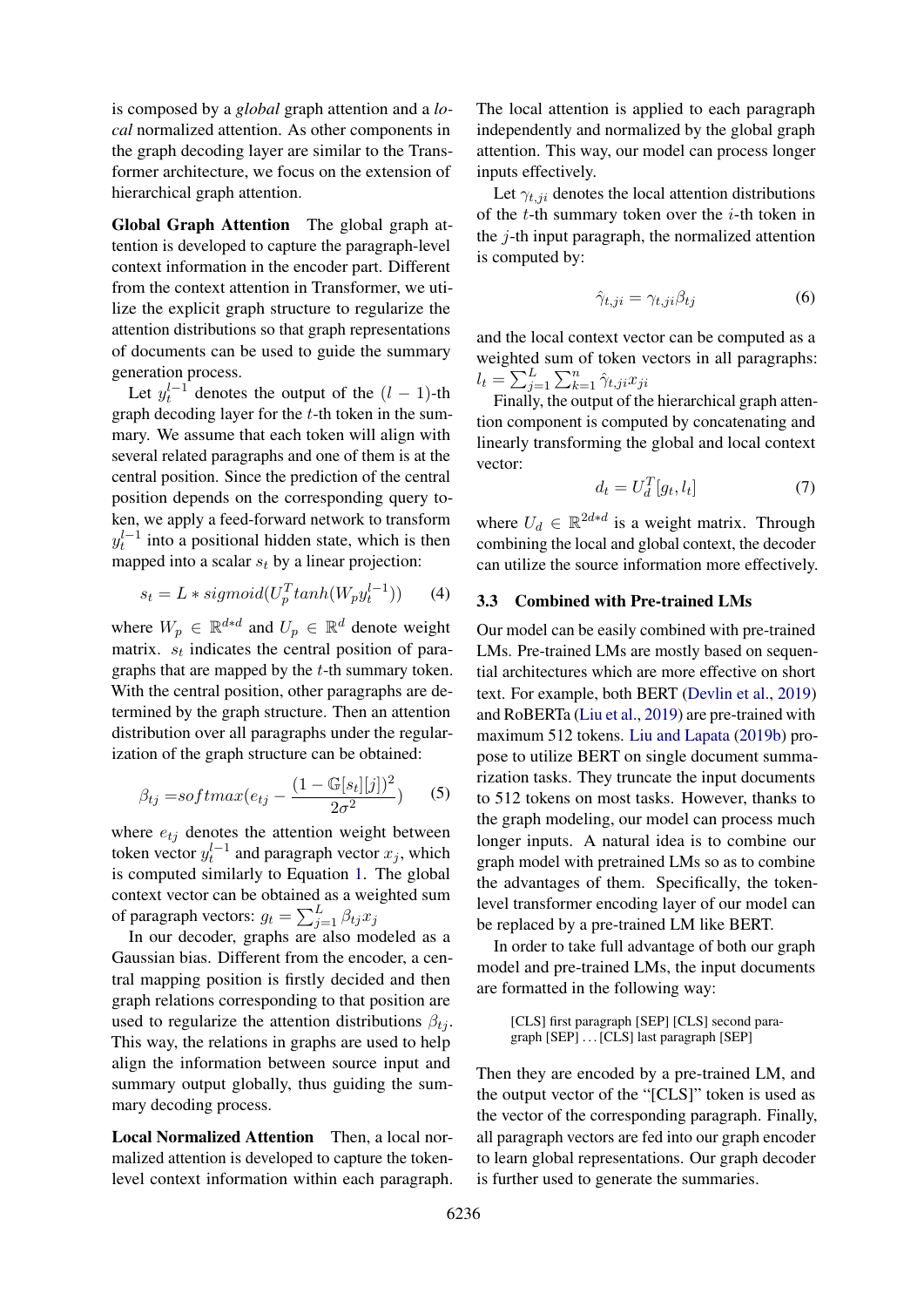### 4 Experiments

### 4.1 Experimental Setup

Graph Representations We experiment with three well-established graph representations: similarity graph, topic graph and discourse graph. The similarity graph is built based on tf-idf cosine similarities between paragraphs to capture lexical relations. The topic graph is built based on LDA topic model [\(Blei et al.,](#page-8-10) [2003\)](#page-8-10) to capture topic relations between paragraphs. The edge weights are cosine similarities between the topic distributions of the paragraphs. The discourse graph is built to capture discourse relations based on discourse markers (e.g. however, moreover), co-reference and entity links as in [Christensen et al.](#page-8-0) [\(2013\)](#page-8-0). Other types of graphs can also be used in our model. In our experiments, if not explicitly stated, we use the *similarity graph* by default as it has been most widely used in previous work.

WikiSum Dataset We follow [Liu et al.](#page-10-12) [\(2018\)](#page-10-12) and [Liu and Lapata](#page-10-13) [\(2019a\)](#page-10-13) in treating the generation of lead Wikipedia sections as a MDS task. The source documents are reference webpages of the Wikipedia article and top 10 search results returned by Google, while the summary is the Wikipedia article's first section. As the source documents are very long and messy, they are split into multiple paragraphs by line-breaks. Further, the paragraphs are ranked by the title and top ranked paragraphs are selected as input for MDS systems. We directly utilize the ranking results from [Liu and La](#page-10-13)[pata](#page-10-13) [\(2019a\)](#page-10-13) and top-40 paragraphs are used as source input. The average length of each paragraph and the target summary are 70.1 tokens and 139.4 tokens, respectively. For the seq2seq baselines, paragraphs are concatenated as a sequence in the ranking order, and lead tokens are used as input. The dataset is split into 1,579,360 instances for training, 38,144 for validation and 38,205 for testing, similar to [Liu and Lapata](#page-10-13) [\(2019a\)](#page-10-13). We build similarity graph representations over paragraphs on this dataset.

MultiNews Dataset Proposed by [Fabbri et al.](#page-9-15) [\(2019\)](#page-9-15), MultiNews dataset consists of news articles and human-written summaries. The dataset comes from a diverse set of news sources (over 1500 sites). Different from the WikiSum dataset, MultiNews is more similar to the traditional MDS dataset such as DUC, but is much larger in scale. As in [Fabbri et al.](#page-9-15) [\(2019\)](#page-9-15), the dataset is split into 44,972 instances for

training, 5,622 for validation and 5,622 for testing. The average length of source documents and output summaries are 2103.5 tokens and 263.7 tokens, respectively. For the seq2seq baselines, we truncate  $N$  input documents to  $L$  tokens by taking the first  $L/N$  tokens from each source document. Then we concatenate the truncated source documents into a sequence by the original order. Similarly, for our graph model, the input documents are truncated to M paragraphs by taking the first  $M/N$  paragraphs from each source document. We build all three types of graph representations on this dataset to explore the influence of graph types on MDS.

Training Configuration We train all models with maximum likelihood estimation, and use label smoothing [\(Szegedy et al.,](#page-10-21) [2016\)](#page-10-21) with smoothing factor 0.1. The optimizer is Adam [\(Kingma and Ba,](#page-9-19) [2015\)](#page-9-19) with learning rate 2,  $\beta_1$ =0.9 and  $\beta_2$ =0.998. We also apply learning rate warmup over the first 8,000 steps and decay as in [\(Vaswani et al.,](#page-10-19) [2017\)](#page-10-19). Gradient clipping with maximum gradient norm 2.0 is also utilized during training. All models are trained on 4 GPUs (Tesla V100) for 500,000 steps with gradient accumulation every four steps. We apply dropout with probability 0.1 before all linear layers in our models. The number of hidden units in our models is set as 256, the feed-forward hidden size is 1,024, and the number of heads is 8. The number of transformer encoding layers, graph encoding layers and graph decoding layers are set as 6, 2 and 8, respectively. The parameter  $\sigma$  is set as 2.0 after tuning on the validation dataset. During decoding, we use beam search with beam size 5 and length penalty with factor 0.6. Trigram blocking is used to reduce repetitions.

For the models with pretrained LMs, we apply different optimizers for the pretrained part and other parts as in [\(Liu and Lapata,](#page-10-18) [2019b\)](#page-10-18). Two Adam optimizers with  $\beta_1=0.9$  and  $\beta_2=0.999$  are used for the pretrained part and other parts, respectively. The learning rate and warmup steps for the pretrained part are set as 0.002 and 20000, while 0.2 and 10000 for other parts. Other model configurations are in line with the corresponding pretrained LMs. We choose the base version of BERT, RoBERTa and XLNet in our experiments.

#### 4.2 Evaluation Results

We evaluate our models on both the WikiSum and MultiNews datasets to validate the efficiency of them on different types of corpora. The summa-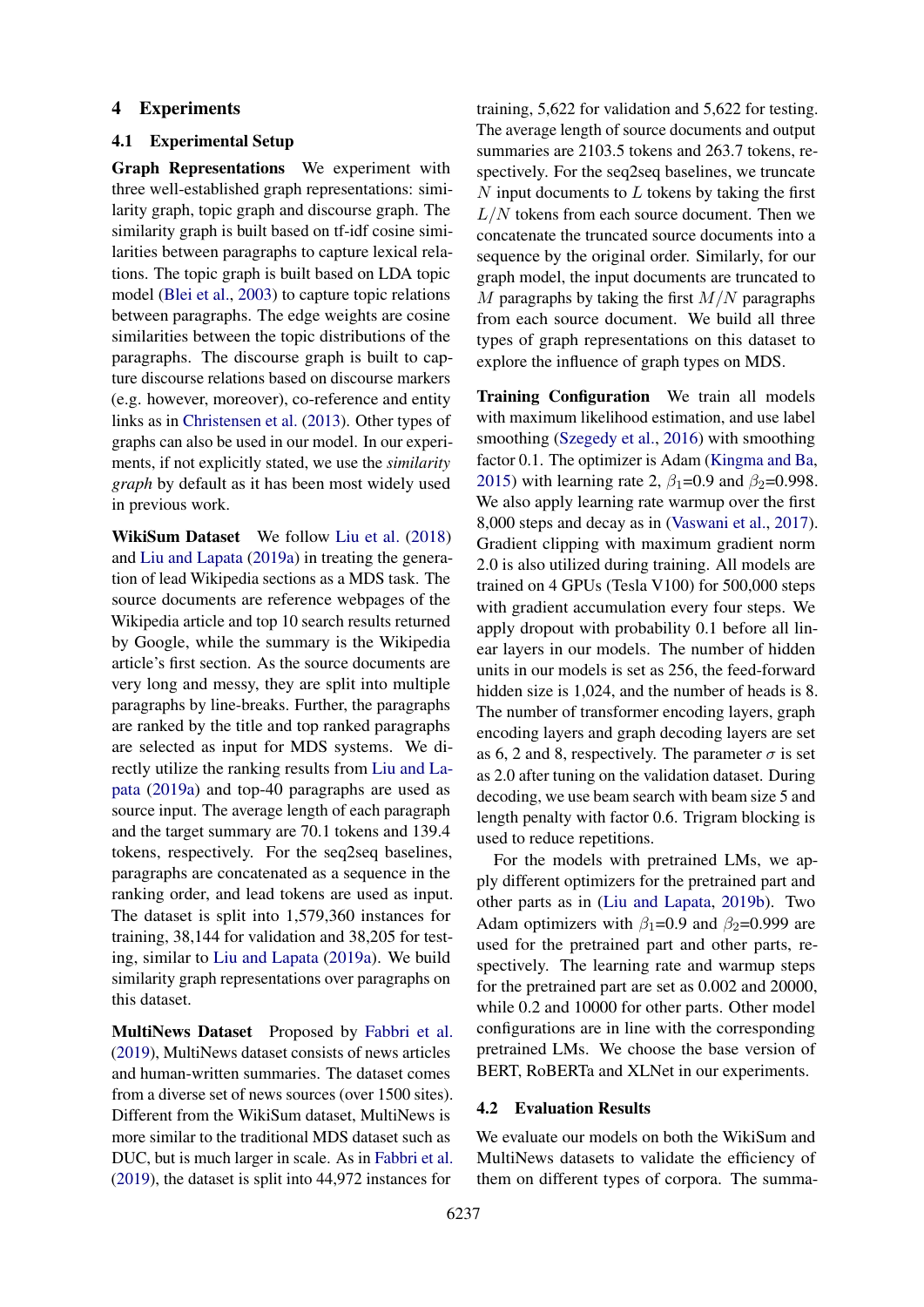| Model            | $R-1$ | $R-2$ | $R-L$ |
|------------------|-------|-------|-------|
| Lead             | 38.22 | 16.85 | 26.89 |
| LexRank          | 36.12 | 11.67 | 22.52 |
| FT               | 40.56 | 25.35 | 34.73 |
| BERT+FT          | 41.49 | 25.73 | 35.59 |
| XLNet+FT         | 40.85 | 25.29 | 35.20 |
| RoBERTa+FT       | 42.05 | 27.00 | 36.56 |
| <b>T-DMCA</b>    | 40.77 | 25.60 | 34.90 |
| HT               | 41.53 | 26.52 | 35.76 |
| GraphSum         | 42.63 | 27.70 | 36.97 |
| GraphSum+RoBERTa | 42.99 | 27.83 | 37.36 |

Table 1: Evaluation results on the WikiSum test set using ROUGE  $F_1$ . R-1, R-2 and R-L are abbreviations for ROUGE-1, ROUGE-2 and ROUGE-L, respectively.

rization quality is evaluated using ROUGE  $F_1$  [\(Lin](#page-9-20) [and Och,](#page-9-20) [2004\)](#page-9-20). We report unigram and bigram overlap (ROUGE-1 and ROUGE-2) between system summaries and gold references as a means of assessing informativeness, and the longest common subsequence  $(ROUGE-L^2)$  $(ROUGE-L^2)$  $(ROUGE-L^2)$  as a means of accessing fluency.

Results on WikiSum Table [6](#page-11-6) summarizes the evaluation results on the WikiSum dataset. Several strong extractive baselines and abstractive baselines are also evaluated and compared with our models. The first block in the table shows the results of extractive methods Lead and LexRank [\(Erkan and Radev,](#page-9-0) [2004\)](#page-9-0). The second block shows the results of abstractive methods: (1) FT (Flat Transformer), a transformer-based encoderdecoder model on a flat token sequence; (2) T-DMCA, the best performing model of [Liu et al.](#page-10-12) [\(2018\)](#page-10-12); (3) HT (Hierarchical Transformer), a model with hierarchical transformer encoder and flat transformer decoder, proposed by [Liu and Lapata](#page-10-13) [\(2019a\)](#page-10-13). We report their results following [Liu and](#page-10-13) [Lapata](#page-10-13) [\(2019a\)](#page-10-13). The last block shows the results of our models, which are feed with 30 paragraphs (about 2400 tokens) as input. The results show that all abstractive models outperform the extractive ones. Compared with FT, T-DMCA and HT, our model GraphSum achieves significant improvements on all three metrics, which demonstrates the effectiveness of our model.

Furthermore, we develop several strong base-

| Model                    | $R-1$ | $R-2$ | $R-L$ |
|--------------------------|-------|-------|-------|
| Lead                     | 41.24 | 12.91 | 18.84 |
| LexRank                  | 41.01 | 12.69 | 18.00 |
| <b>PG-BRNN</b>           | 43.77 | 15.38 | 20.84 |
| <b>HiMAP</b>             | 44.17 | 16.05 | 21.38 |
| FT                       | 44.32 | 15.11 | 20.50 |
| RoBERTa+FT               | 44.26 | 16.22 | 22.37 |
| HT                       | 42.36 | 15.27 | 22.08 |
| GraphSum                 | 45.02 | 16.69 | 22.50 |
| G.S.(Similarity)+RoBERTa | 45.93 | 17.33 | 23.33 |
| G.S.(Topic)+RoBERTa      | 46.07 | 17.42 | 23.21 |
| G.S. (Discourse)+RoBERTa | 45.87 | 17.56 | 23.39 |

Table 2: Evaluation results on the MultiNews test set. We report the summary-level ROUGE-L value. The results of different graph types are also compared.

lines which combine the Flat Transformer with pre-trained LMs. We replace the encoder of FT by the base versions of pre-trained LMs, including BERT+FT, XLNet+FT and RoBERTa+FT. For them, the source input is truncated to  $512$  tokens<sup>[3](#page-6-1)</sup>. The results show that the pre-trained LMs significantly improve the summarization performance. As RoBERTa boosts the summarization performance most significantly, we also combine it with our GraphSum model, namely GraphSum+RoBERTa<sup>[4](#page-6-2)</sup>. The results show that GraphSum+RoBERTa further improves the summarization performance on all metrics, demonstrating that our graph model can be effectively combined with pre-trained LMs. The significant improvements over RoBERTa+FT also demonstrate the effectiveness of our graph modeling even with pre-trained LMs.

Results on MultiNews Table [7](#page-11-7) summarizes the evaluation results on the MultiNews dataset. Similarly, the first block shows two popular extractive baselines, and the second block shows several strong abstractive baselines. We report the results of Lead, LexRank, PG-BRNN, HiMAP and FT following [Fabbri et al.](#page-9-15) [\(2019\)](#page-9-15). The last block shows the results of our models. The results show that our model GraphSum consistently outperforms all baselines, which further demonstrate the effectiveness of our model on different types of corpora. We also compare the performance of RoBERTa+FT and GraphSum+RoBERTa, which show that our model significantly improves all metrics.

<span id="page-6-0"></span><sup>&</sup>lt;sup>2</sup> For fair comparison with previous work [\(Liu and Lapata,](#page-10-13) [2019a;](#page-10-13) [Liu et al.,](#page-10-12) [2018\)](#page-10-12), we report the summary-level ROUGE-L results on both the two datasets. The sentence-level ROUGE-L results are reported in the Appendix.

<span id="page-6-2"></span><span id="page-6-1"></span><sup>&</sup>lt;sup>3</sup>Longer inputs don't achieve obvious improvements.

<sup>&</sup>lt;sup>4</sup>As XLNet and BERT achieve worse results than RoBERTa, we only report the results of GraphSum+RoBERTa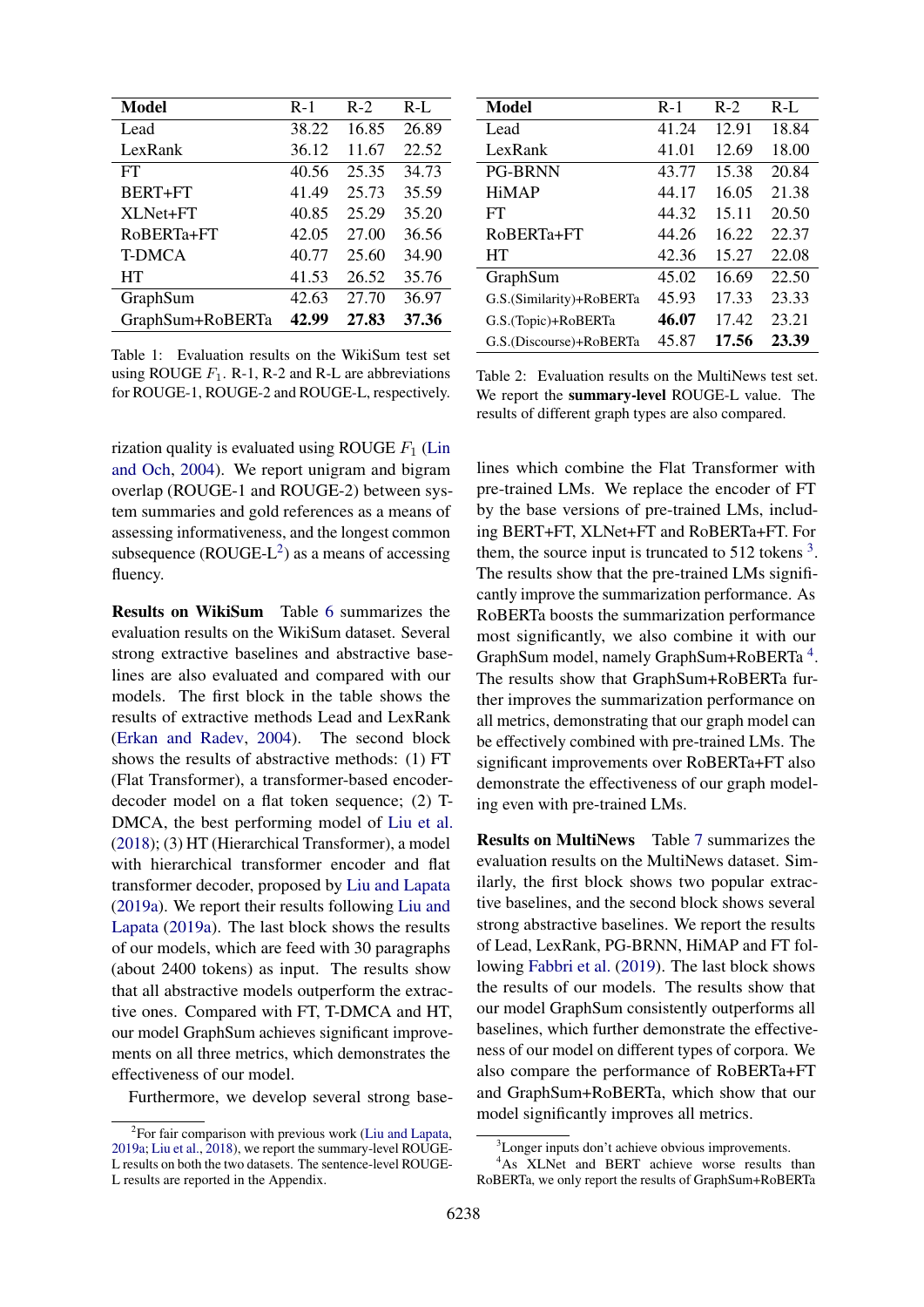<span id="page-7-0"></span>

| Len  | Model    | $R-1$   | $R-2$   | $R-L$   |
|------|----------|---------|---------|---------|
|      | HТ       | 41.08   | 25.83   | 35.25   |
| 500  | GraphSum | 41.55   | 26.24   | 35.59   |
|      | $\nabla$ | $+0.47$ | $+0.41$ | $+0.34$ |
|      | HТ       | 41.41   | 26.46   | 35.79   |
| 800  | GraphSum | 41.70   | 26.87   | 36.10   |
|      | $\nabla$ | $+0.29$ | $+0.41$ | $+0.31$ |
|      | HТ       | 41.53   | 26.52   | 35.76   |
| 1600 | GraphSum | 42.48   | 27.52   | 36.66   |
|      | $\nabla$ | $+0.95$ | $+1.00$ | $+0.90$ |
|      | HТ       | 41.68   | 26.53   | 35.73   |
| 2400 | GraphSum | 42.63   | 27.70   | 36.97   |
|      | $\nabla$ | $+0.95$ | $+1.17$ | $+1.24$ |
|      | HT       | 41.71   | 26.58   | 35.81   |
| 3000 | GraphSum | 42.36   | 27.47   | 36.65   |
|      |          | $+0.65$ | $+0.89$ | $+0.84$ |

Table 3: Comparison of different input length on the WikiSum test set using ROUGE  $F_1$ .  $\nabla$  indicates the improvements of GraphSum over HT.

The above evaluation results on both WikiSum and MultiNews dataset both validate the effectiveness of our model. The proposed method to modeling graph in end-to-end neural model greatly improves the performance of MDS.

#### 4.3 Model Analysis

We further analyze the effects of graph types and input length on our model, and validate the effectiveness of different components of our model by ablation studies.

Effects of Graph Types To study the effects of graph types, the results of GraphSum+RoBERTa with similarity graph, topic graph and discourse graph are compared on the MultiNews test set. The last block in Table [7](#page-11-7) summarizes the comparison results, which show that the topic graph achieves better performance than similarity graph on ROUGE-1 and ROUGE-2, and the discourse graph achieves the best performance on ROUGE-2 and ROUGE-L. The results demonstrate that graphs with richer relations are more helpful to MDS.

Effects of Input Length Different lengths of input may affect the summarization performance seriously for Seq2Seq models, so most of them restrict the length of input and only feed the model with hundreds of lead tokens. As stated by [Liu and](#page-10-13) [Lapata](#page-10-13) [\(2019a\)](#page-10-13), the FT model achieves the best performance when the input length is set to 800

<span id="page-7-1"></span>

| <b>Model</b>  | Rouge-1 | Rouge-2 | Rouge-L |
|---------------|---------|---------|---------|
| GraphSum      | 42.63   | 27.70   | 36.97   |
| w/o graph dec | 42.06   | 27.13   | 36.33   |
| w/o graph enc | 40.61   | 25.90   | 35.26   |

Table 4: Ablation study on the WikiSum test set.

tokens, while longer input hurts performance. To explore the effectiveness of our GraphSum model on different length of input, we compare it with HT on 500, 800, 1600, 2400 and 3000 tokens of input respectively. Table [3](#page-7-0) summarizes the comparison results, which show that our model outperforms HT on all length of input. More importantly, the advantages of our model on all three metrics tend to become larger as the input becomes longer. The results demonstrate that modeling graph in the end-to-end model enables our model process much longer inputs with better performance.

Ablation Study Table [4](#page-7-1) summarizes the results of ablation studies aiming to validate the effectiveness of individual components. Our experiments confirmed that incorporating well-known graphs into the encoding process by our graph encoder (see w/o graph enc) and utilizing graphs to guide the summary decoding process by our graph decoder (w/o graph dec) are both beneficial for MDS.

### 4.4 Human Evaluation

In addition to the automatic evaluation, we also access system performance by human evaluation. We randomly select 50 test instances from the WikiSum test set and 50 from the MultiNews test set, and invite 3 annotators to access the outputs of different models independently. Annotators access the overall quality of summaries by ranking them taking into account the following criteria: (1) *Informativeness*: does the summary convey important facts of the input? (2) *Fluency*: is the summary fluent and grammatical? (3) *Succinctness*: does the summary avoid repeating information? Annotators are asked to ranking all systems from 1(best) to 5 (worst). Ranking could be the same for different systems if they have similar quality. For example, the ranking of five systems could be 1, 2, 2, 4, 5 or 1, 2, 3, 3, 3. All systems get score 2, 1, 0, -1, -2 for ranking 1, 2, 3, 4, 5 respectively. The rating of each system is computed by averaging the scores on all test instances.

Table [5](#page-8-11) summarizes the comparison results of five systems. Both the percentage of ranking results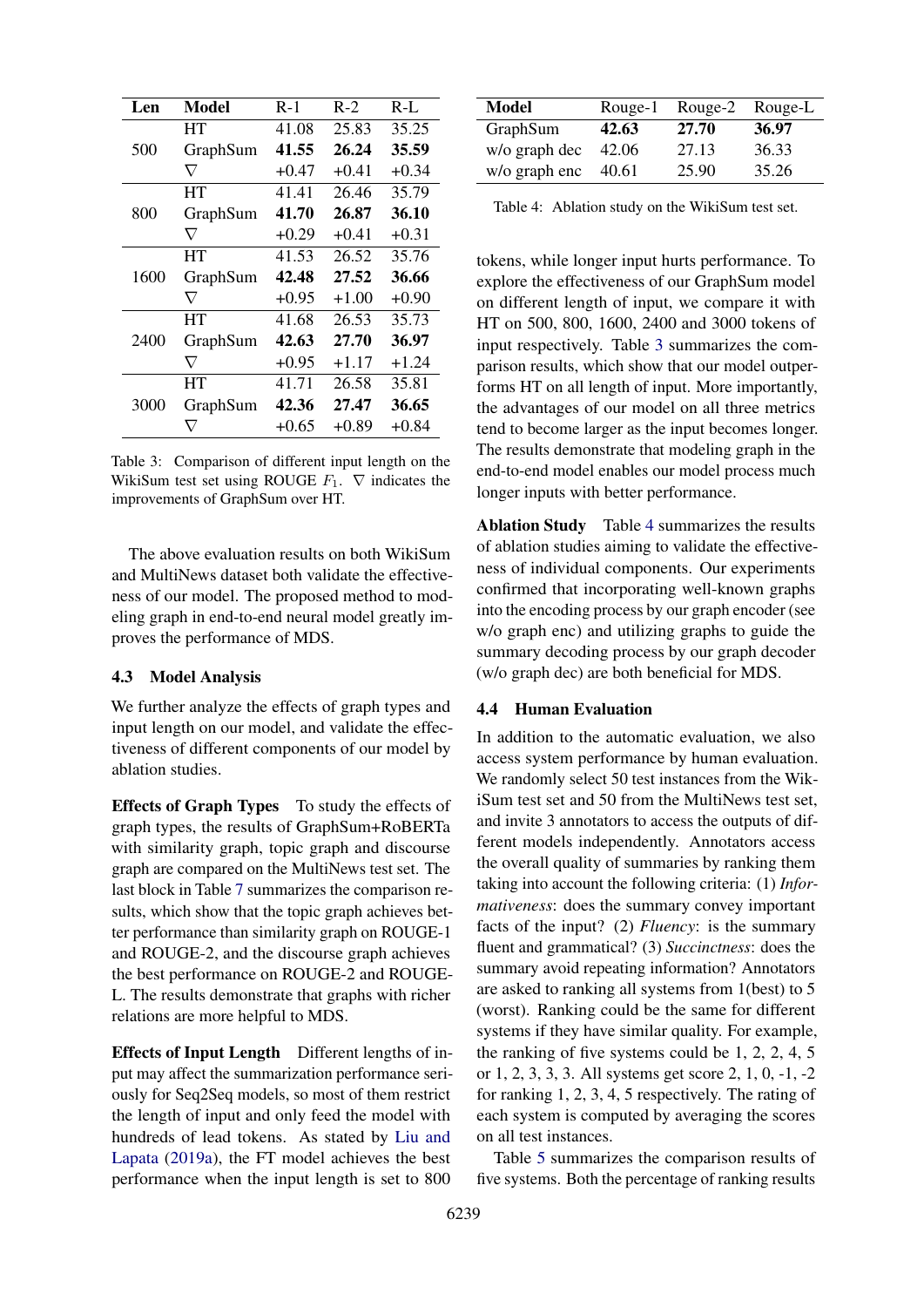<span id="page-8-11"></span>

| Model       |      |       |      |      |       | Rating   |
|-------------|------|-------|------|------|-------|----------|
| FT          | 0.18 | 0.21  | 0.23 | 0.16 | 0.22. | $-0.03*$ |
| $R.B.+FT$   | 0.32 | 0.22. | 0.17 | 0.19 | 0.10  | $0.49*$  |
| HТ          | 0.21 | 0.32  | 0.12 | 0.15 | 0.20  | $0.19*$  |
| GraphSum    | 0.42 | 0.30  | 0.17 | 0.10 | 0.01  | 1.02     |
| $G.S.+R.B.$ | 0.54 | 0.24  | 0.10 | 0.08 | 0.04  | 1.16     |

Table 5: Ranking results of system summaries by human evaluation. 1 is the best and 5 is the worst. The larger rating denotes better summary quality. R.B. and G.S. are the abbreviations of RoBERTa and GraphSum, respectively. <sup>∗</sup> indicates the overall ratings of the corresponding model are significantly (by Welch's t-test with  $p < 0.01$ ) outperformed by our models GraphSum and GraphSum+RoBERTa.

and overall ratings are reported. The results demonstrate that GraphSum and GraphSum+RoBERTa are able to generate higher quality summaries than other models. Specifically, the summaries generated by GraphSum and GraphSum+RoBERTa usually contains more salient information, and are more fluent and concise than other models. The human evaluation results further validates the effectiveness of our proposed models.

# 5 Conclusion

In this paper we explore the importance of graph representations in MDS and propose to leverage graphs to improve the performance of neural abstractive MDS. Our proposed model is able to incorporate explicit graph representations into the document encoding process to capture richer relations within long inputs, and utilize explicit graph structure to guide the summary decoding process to generate more informative, fluent and concise summaries. We also propose an effective method to combine our model with pre-trained LMs, which further improves the performance of MDS significantly. Experimental results show that our model outperforms several strong baselines by a wide margin. In the future we would like to explore other more informative graph representations such as knowledge graphs, and apply them to further improve the summary quality.

# Acknowledgments

This work was supported by the National Key Research and Development Project of China (No. 2018AAA0101900).

# References

- <span id="page-8-9"></span>Dzmitry Bahdanau, Kyunghyun Cho, and Yoshua Bengio. 2015. Neural machine translation by jointly learning to align and translate. In *Proceedings of the 3rd International Conference on Learning Representations*.
- <span id="page-8-2"></span>Siddhartha Banerjee, Prasenjit Mitra, and Kazunari Sugiyama. 2015. Multi-document abstractive summarization using ilp based multi-sentence compression. In *Proceedings of 24th International Joint Conference on Artificial Intelligence*.
- <span id="page-8-4"></span>Regina Barzilay. 2003. *Information Fusion for Multidocument Summerization: Paraphrasing and Generation*. Ph.D. thesis, Columbia University.
- <span id="page-8-3"></span>Regina Barzilay and Kathleen R McKeown. 2005. Sentence fusion for multidocument news summarization. *Computational Linguistics*, 31(3):297–328.
- <span id="page-8-8"></span>Tal Baumel, Matan Eyal, and Michael Elhadad. 2018. Query focused abstractive summarization: Incorporating query relevance, multi-document coverage, and summary length constraints into seq2seq models. *arXiv preprint arXiv:1801.07704*.
- <span id="page-8-6"></span>Taylor Berg-Kirkpatrick, Dan Gillick, and Dan Klein. 2011. Jointly learning to extract and compress. In *Proceedings of the 49th Annual Meeting of the Association for Computational Linguistics: Human Language Technologies*, volume 1, pages 481–490. Association for Computational Linguistics.
- <span id="page-8-5"></span>Lidong Bing, Piji Li, Yi Liao, Wai Lam, Weiwei Guo, and Rebecca J Passonneau. 2015. Abstractive multidocument summarization via phrase selection and merging. In *Proceedings of the 53rd Annual Meeting of the Association for Computational Linguistics and the 7th International Joint Conference on Natural Language Processing*, volume 1, pages 1587– 1597.
- <span id="page-8-10"></span>David M Blei, Andrew Y Ng, and Michael I Jordan. 2003. Latent dirichlet allocation. *Journal of machine Learning research*, 3(Jan):993–1022.
- <span id="page-8-1"></span>Xiaoyan Cai and Wenjie Li. 2012. Mutually reinforced manifold-ranking based relevance propagation model for query-focused multi-document summarization. *IEEE Transactions on Audio, Speech, and Language Processing*, 20(5):1597–1607.
- <span id="page-8-7"></span>Asli Celikyilmaz, Antoine Bosselut, Xiaodong He, and Yejin Choi. 2018. Deep communicating agents for abstractive summarization. In *Proceedings of the 2018 Conference of the North American Chapter of the Association for Computational Linguistics: Human Language Technologies*, volume 1, pages 1662– 1675.
- <span id="page-8-0"></span>Janara Christensen, Stephen Soderland, Oren Etzioni, et al. 2013. Towards coherent multi-document summarization. In *Proceedings of the 2013 conference of the North American chapter of the association for*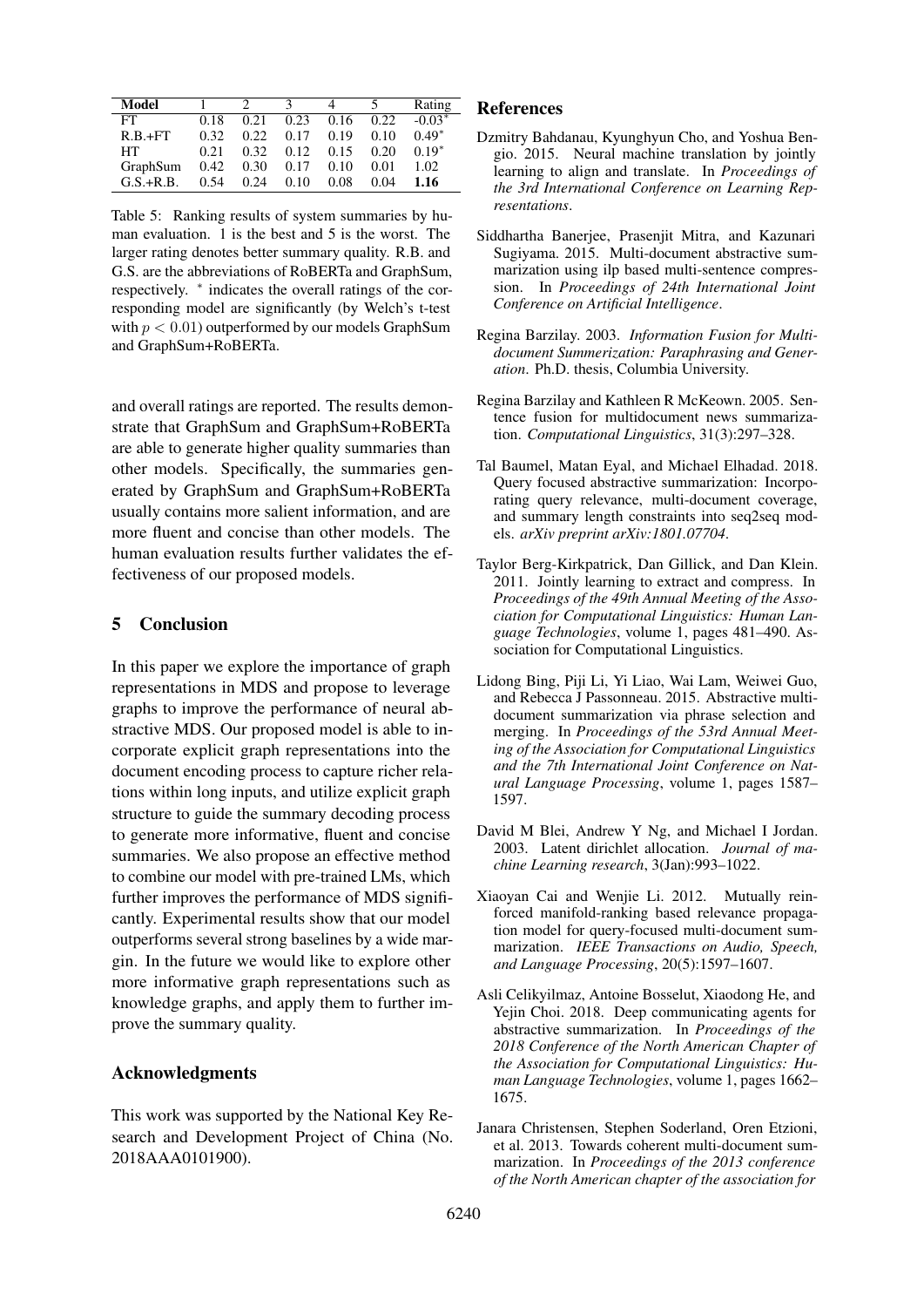*computational linguistics: Human language technologies*, pages 1163–1173.

- <span id="page-9-13"></span>Eric Chu and Peter Liu. 2019. Meansum: a neural model for unsupervised multi-document abstractive summarization. In *International Conference on Machine Learning*, pages 1223–1232.
- <span id="page-9-7"></span>Trevor Anthony Cohn and Mirella Lapata. 2009. Sentence compression as tree transduction. *Journal of Artificial Intelligence Research*, 34:637–674.
- <span id="page-9-1"></span>Jacob Devlin, Ming-Wei Chang, Kenton Lee, and Kristina Toutanova. 2019. Bert: Pre-training of deep bidirectional transformers for language understanding. In *Proceedings of the 2019 Conference of the North American Chapter of the Association for Computational Linguistics: Human Language Technologies*, volume 1, pages 4171–4186.
- <span id="page-9-16"></span>Li Dong, Nan Yang, Wenhui Wang, Furu Wei, Xiaodong Liu, Yu Wang, Jianfeng Gao, Ming Zhou, and Hsiao-Wuen Hon. 2019. Unified language model pre-training for natural language understanding and generation. In *Proceedings of the 33rd Conference on Neural Information Processing Systems (NeurIPS 2019)*, pages 13042–13054.
- <span id="page-9-17"></span>Sergey Edunov, Alexei Baevski, and Michael Auli. 2019. Pre-trained language model representations for language generation. In *Proceedings of the 2019 Conference of the North American Chapter of the Association for Computational Linguistics: Human Language Technologies*, volume 1, pages 4052– 4059.
- <span id="page-9-0"></span>Günes Erkan and Dragomir R Radev. 2004. Lexrank: Graph-based lexical centrality as salience in text summarization. *Journal of artificial intelligence research*, 22:457–479.
- <span id="page-9-15"></span>Alexander R Fabbri, Irene Li, Tianwei She, Suyi Li, and Dragomir R Radev. 2019. Multi-news: a largescale multi-document summarization dataset and abstractive hierarchical model. In *Proceedings of the 57th Annual Meeting of the Association for Computational Linguistics*, pages 1074–1084.
- <span id="page-9-14"></span>Angela Fan, Claire Gardent, Chloé Braud, and Antoine Bordes. 2019. Using local knowledge graph construction to scale seq2seq models to multi-document inputs. In *Proceedings of the 2019 Conference on Empirical Methods in Natural Language Processing and the 9th International Joint Conference on Natural Language Processing (EMNLP-IJCNLP)*, pages 4184–4194.
- <span id="page-9-18"></span>Patrick Fernandes, Miltiadis Allamanis, and Marc Brockschmidt. 2018. Structured neural summarization. In *Proceedings of the 7th International Conference on Learning Representations*.
- <span id="page-9-3"></span>Katja Filippova and Michael Strube. 2008. Sentence fusion via dependency graph compression. In *Proceedings of the Conference on Empirical Methods in Natural Language Processing*, pages 177–185. Association for Computational Linguistics.
- <span id="page-9-9"></span>Sebastian Gehrmann, Yuntian Deng, and Alexander M Rush. 2018. Bottom-up abstractive summarization. In *Proceedings of the 2018 Conference on Empirical Methods in Natural Language Processing*, pages 4098–4109.
- <span id="page-9-5"></span>Pierre-Etienne Genest and Guy Lapalme. 2011. Framework for abstractive summarization using text-totext generation. In *Proceedings of the Workshop on Monolingual Text-To-Text Generation*, pages 64–73. Association for Computational Linguistics.
- <span id="page-9-19"></span>Diederik P Kingma and Jimmy Ba. 2015. Adam: A method for stochastic optimization. In *Proceedings of the 3rd International Conference on Learning Representations*.
- <span id="page-9-2"></span>Thomas N Kipf and Max Welling. 2016. Semisupervised classification with graph convolutional networks. *arXiv preprint arXiv:1609.02907*.
- <span id="page-9-12"></span>Logan Lebanoff, Kaiqiang Song, and Fei Liu. 2018. Adapting the neural encoder-decoder framework from single to multi-document summarization. In *Proceedings of the 2018 Conference on Empirical Methods in Natural Language Processing*, pages 4131–4141.
- <span id="page-9-4"></span>Wei Li. 2015. Abstractive multi-document summarization with semantic information extraction. In *Proceedings of the 2015 Conference on Empirical Methods in Natural Language Processing*, pages 1908– 1913.
- <span id="page-9-10"></span>Wei Li, Xinyan Xiao, Yajuan Lyu, and Yuanzhuo Wang. 2018a. Improving neural abstractive document summarization with explicit information selection modeling. In *Proceedings of the 2018 Conference on Empirical Methods in Natural Language Processing*, pages 1787–1796.
- <span id="page-9-11"></span>Wei Li, Xinyan Xiao, Yajuan Lyu, and Yuanzhuo Wang. 2018b. Improving neural abstractive document summarization with structural regularization. In *Proceedings of the 2018 Conference on Empirical Methods in Natural Language Processing*, pages 4078– 4087.
- <span id="page-9-6"></span>Wei Li and Hai Zhuge. 2019. Abstractive multidocument summarization based on semantic link network. *IEEE Transactions on Knowledge and Data Engineering*.
- <span id="page-9-8"></span>Kexin Liao, Logan Lebanoff, and Fei Liu. 2018. Abstract meaning representation for multi-document summarization. In *Proceedings of the 27th International Conference on Computational Linguistics*, pages 1178–1190.
- <span id="page-9-20"></span>Chin-Yew Lin and Franz Josef Och. 2004. Automatic evaluation of machine translation quality using longest common subsequence and skip-bigram statistics. In *Proceedings of the 42nd Annual Meeting on Association for Computational Linguistics*, pages 605–612. Association for Computational Linguistics.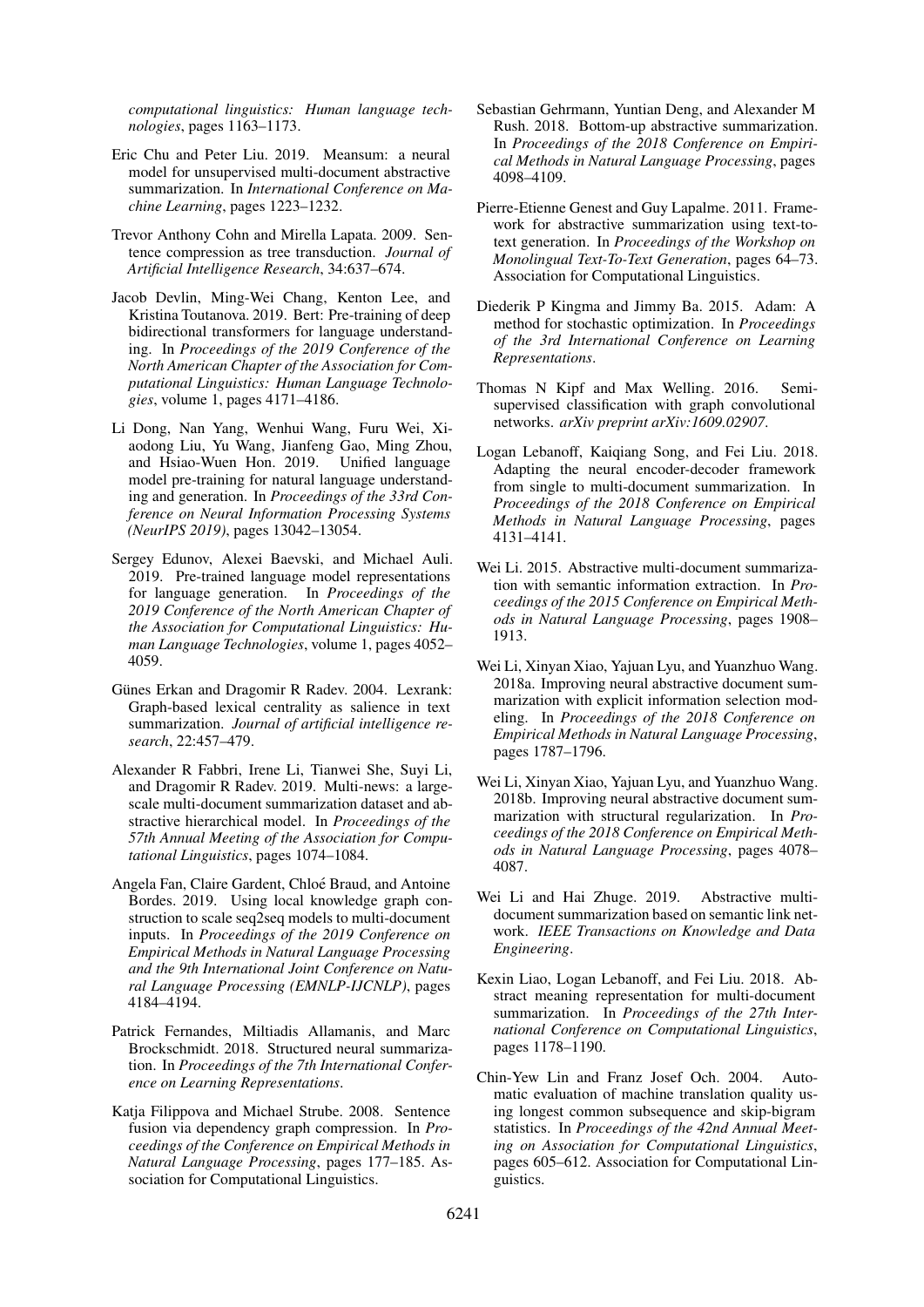- <span id="page-10-12"></span>Peter J Liu, Mohammad Saleh, Etienne Pot, Ben Goodrich, Ryan Sepassi, Lukasz Kaiser, and Noam Shazeer. 2018. Generating wikipedia by summarizing long sequences. In *Proceedings of the 6th International Conference on Learning Representations*.
- <span id="page-10-13"></span>Yang Liu and Mirella Lapata. 2019a. Hierarchical transformers for multi-document summarization. In *Proceedings of the 57th Annual Meeting of the Association for Computational Linguistics*, pages 5070– 5081.
- <span id="page-10-18"></span>Yang Liu and Mirella Lapata. 2019b. Text summarization with pretrained encoders. In *Proceedings of the 2019 Conference on Empirical Methods in Natural Language Processing and the 9th International Joint Conference on Natural Language Processing (EMNLP-IJCNLP)*, pages 3728–3738.
- <span id="page-10-1"></span>Yinhan Liu, Myle Ott, Naman Goyal, Jingfei Du, Mandar Joshi, Danqi Chen, Omer Levy, Mike Lewis, Luke Zettlemoyer, and Veselin Stoyanov. 2019. Roberta: A robustly optimized bert pretraining approach. *arXiv preprint arXiv:1907.11692*.
- <span id="page-10-11"></span>Shulei Ma, Zhi-Hong Deng, and Yunlun Yang. 2016. An unsupervised multi-document summarization framework based on neural document model. In *Proceedings of the 26th International Conference on Computational Linguistics: Technical Papers*, pages 1514–1523.
- <span id="page-10-2"></span>Rada Mihalcea and Paul Tarau. 2004. Textrank: Bringing order into text. In *Proceedings of the 2004 Conference on Empirical Methods in Natural Language Processing*, pages 404–411.
- <span id="page-10-8"></span>Shashi Narayan, Shay B Cohen, and Mirella Lapata. 2018. Don't give me the details, just the summary! topic-aware convolutional neural networks for extreme summarization. In *Proceedings of the 2018 Conference on Empirical Methods in Natural Language Processing*, pages 1797–1807.
- <span id="page-10-20"></span>Vlad Niculae, André FT Martins, and Claire Cardie. 2018. Towards dynamic computation graphs via sparse latent structure. In *Proceedings of the 2018 Conference on Empirical Methods in Natural Language Processing*, pages 905–911.
- <span id="page-10-7"></span>Romain Paulus, Caiming Xiong, and Richard Socher. 2018. A deep reinforced model for abstractive summarization. In *Proceedings of the 6th International Conference on Learning Representations*.
- <span id="page-10-10"></span>Laura Perez-Beltrachini, Yang Liu, and Mirella Lapata. 2019. Generating summaries with topic templates and structured convolutional decoders. In *Proceedings of the 57th Annual Meeting of the Association for Computational Linguistics*, pages 5107–5116.
- <span id="page-10-14"></span>Matthew E Peters, Mark Neumann, Mohit Iyyer, Matt Gardner, Christopher Clark, Kenton Lee, and Luke Zettlemoyer. 2018. Deep contextualized word representations. In *Proceedings of the 2018 Conference of the North American Chapter of the Association*

*for Computational Linguistics: Human Language Technologies*, volume 1, pages 2227–2237.

- <span id="page-10-5"></span>Daniele Pighin, Marco Cornolti, Enrique Alfonseca, and Katja Filippova. 2014. Modelling events through memory-based, open-ie patterns for abstractive summarization. In *Proceedings of the 52nd Annual Meeting of the Association for Computational Linguistics*, volume 1, pages 892–901.
- <span id="page-10-0"></span>Dragomir Radev. 2000. A common theory of information fusion from multiple text sources step one: cross-document structure. In *1st SIGdial workshop on Discourse and dialogue*.
- <span id="page-10-15"></span>Alec Radford, Karthik Narasimhan, Tim Salimans, and Ilya Sutskever. Improving language understanding by generative pre-training.
- <span id="page-10-17"></span>Sascha Rothe, Shashi Narayan, and Aliaksei Severyn. 2019. Leveraging pre-trained checkpoints for sequence generation tasks. *arXiv preprint arXiv:1907.12461*.
- <span id="page-10-6"></span>Abigail See, Peter J Liu, and Christopher D Manning. 2017. Get to the point: Summarization with pointergenerator networks. In *Proceedings of the 55th Annual Meeting of the Association for Computational Linguistics*, pages 1073–1083.
- <span id="page-10-9"></span>Eva Sharma, Luyang Huang, Zhe Hu, and Lu Wang. 2019. An entity-driven framework for abstractive summarization. In *Proceedings of the 2019 Conference on Empirical Methods in Natural Language Processing and the 9th International Joint Conference on Natural Language Processing*, pages 3278– 3289.
- <span id="page-10-16"></span>Yu Sun, Shuohuan Wang, Yukun Li, Shikun Feng, Hao Tian, Hua Wu, and Haifeng Wang. 2019. Ernie 2.0: A continual pre-training framework for language understanding. In *Proceedings of the 33rd AAAI Conference on Artificial Intelligence*.
- <span id="page-10-21"></span>Christian Szegedy, Vincent Vanhoucke, Sergey Ioffe, Jon Shlens, and Zbigniew Wojna. 2016. Rethinking the inception architecture for computer vision. In *Proceedings of the IEEE conference on computer vision and pattern recognition*, pages 2818–2826.
- <span id="page-10-19"></span>Ashish Vaswani, Noam Shazeer, Niki Parmar, Jakob Uszkoreit, Llion Jones, Aidan N Gomez, Łukasz Kaiser, and Illia Polosukhin. 2017. Attention is all you need. In *Advances in neural information processing systems*, pages 5998–6008.
- <span id="page-10-3"></span>Xiaojun Wan. 2008. An exploration of document impact on graph-based multi-document summarization. In *Proceedings of the Conference on Empirical Methods in Natural Language Processing*, pages 755–762. Association for Computational Linguistics.
- <span id="page-10-4"></span>Xiaojun Wan and Jianguo Xiao. 2009. Graph-based multi-modality learning for topic-focused multidocument summarization. In *Proceedings of the*